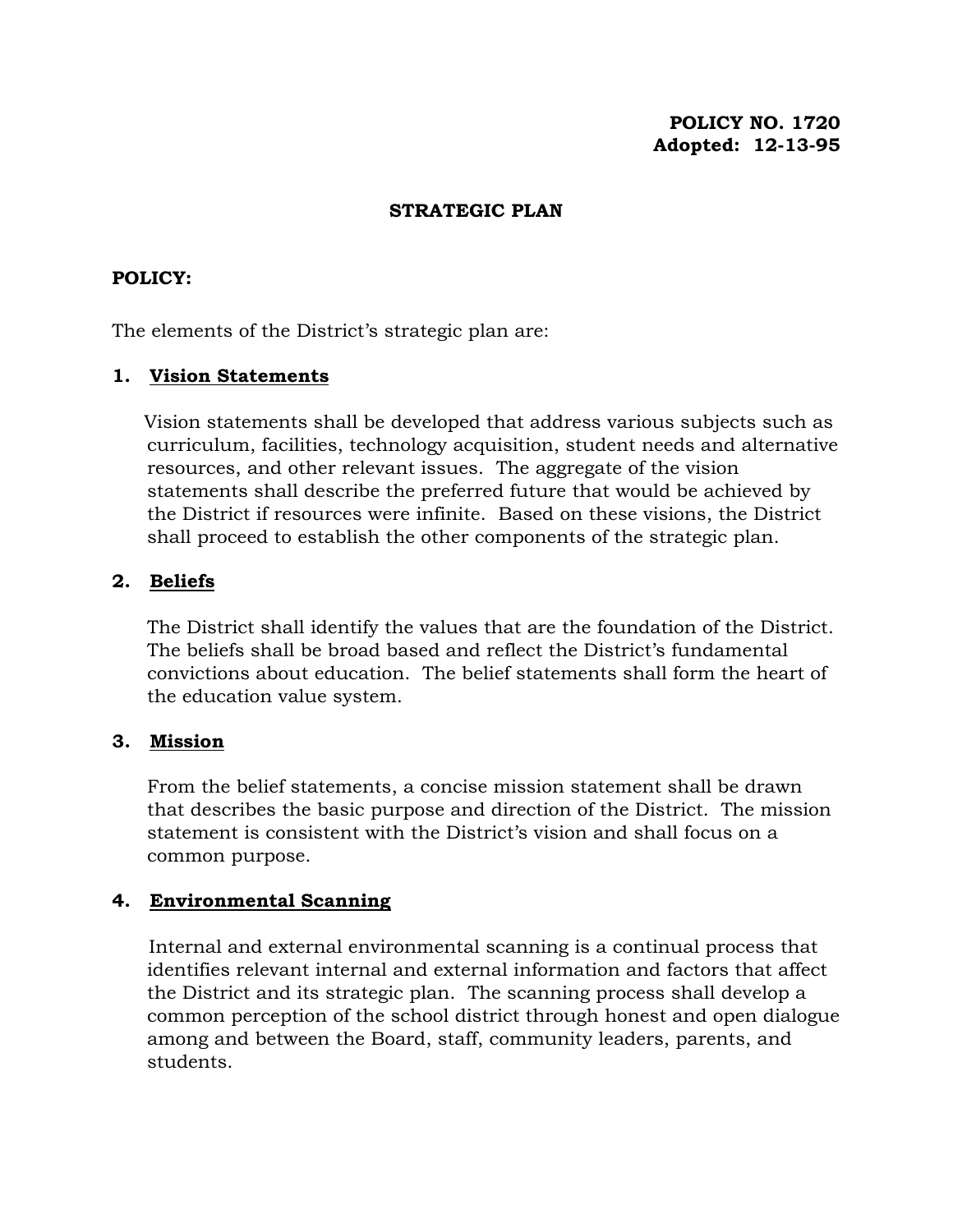**Internal Environmental Scanning and Analysis**: In this phase of the scanning process the District shall identify and analyze the following: strengths and weaknesses of programs, facilities, and resources (e.g. people, knowledge, equipment, and funds); and trends, such as educational research or management and governance issues and practices.

 **External Environmental Scanning and Analysis**: In this phase of the scanning process the District shall analyze the external environment including businesses and other public and private organizations, such as colleges and social agencies. Specifically, the phase shall identify: strengths and weaknesses in neighborhood composition, business support and growth, job mix, employment rates and tax base; and trends in technology, demographics, politics and the economy.

# **5. Goals, Target Objectives, and Strategies**

 These elements of the strategic plan establish the means of governing and administering the District in compliance with the District's vision, beliefs, and mission. The District's goals shall be definitive statements of intention or direction based on the District's vision and shall contain specific outcome(s). The goals shall take into account the data from the environmental scanning. Goals shall be targeted for completion within five years.

 For each goal a series of specific target objectives shall be established that provide measured steps (short, medium and long-range activities or events) toward the completion of the goal. The main purpose of target objectives is to design around obstacles and build in opportunities in advancing a goal by employing, redirecting, or creating resources. The target objectives shall address the issues of how to accomplish the goals, shall set deadlines, and shall identify responsible personnel and resources. Target objects are specific, measurable, time-related, and achievable.

 Strategies are the means by which goals and target objectives shall be attained. A strategy can apply to more than one goal, for example the marketing and public relations strategy may apply to a number of goals.

# **6. Strategic Action Plans**

 Shall be developed by action planning task forces made up of staff and community volunteers and are to assure that the goals and target objectives are attained. The strategic action plans shall establish the